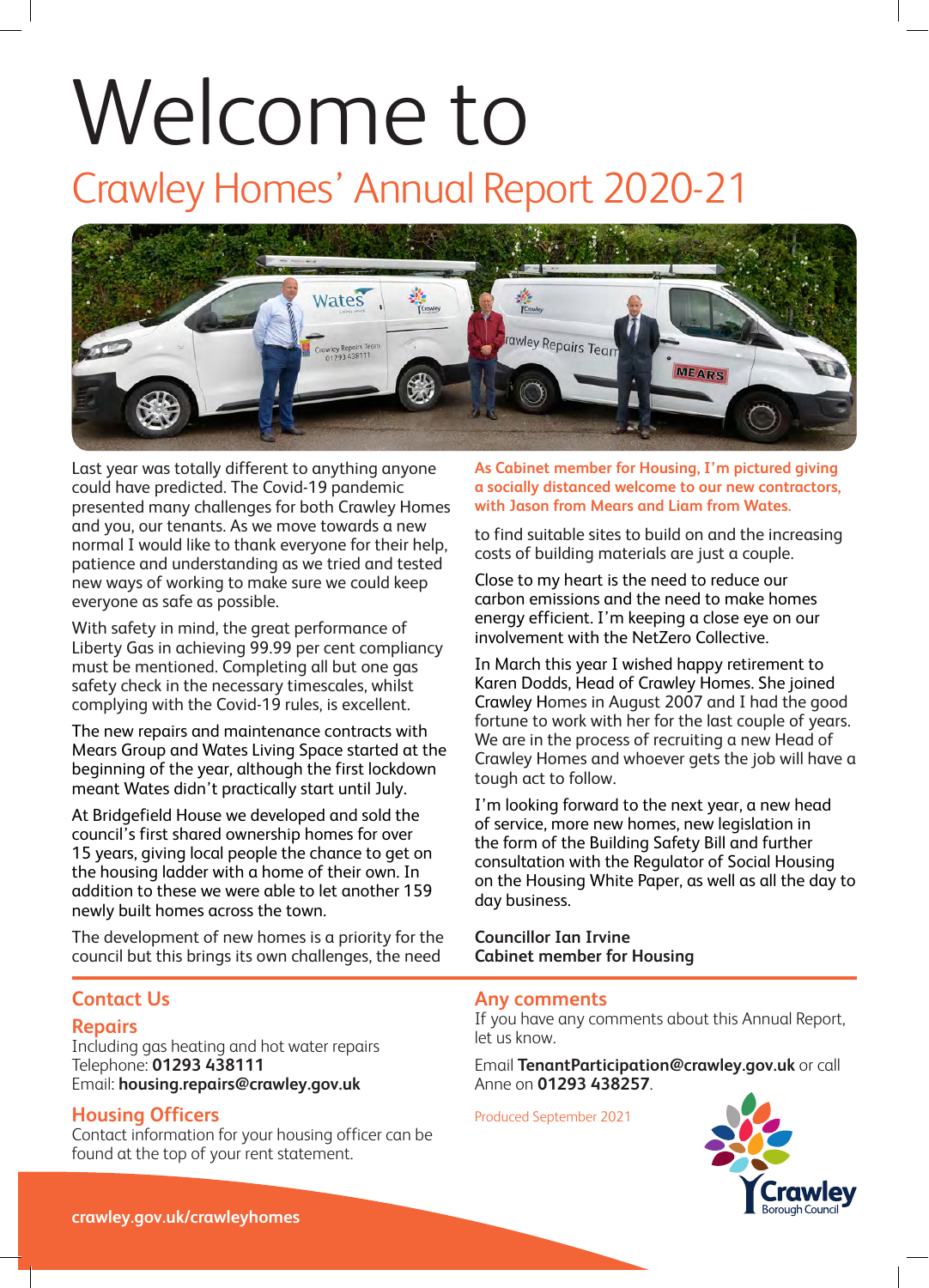## **Money**

Our money comes from your rent, with some from garage rents, Lifeline charges and recovering costs and recharges. We also spend some of the money we get from right to buy sales on new homes and occasionally we get some grant funding for specific projects such as the Housing Infrastructure Fund (HIF).

Crawley Homes, the council's landlord service, is a multi-million pound business so it's essential we manage our money well if we are to provide you with an excellent service.

## **Rent changes**

The government's policy statement on rents for social housing sets out the rules for setting rents for local authority landlords and housing associations.

The rent guidance from government changed in April 2020 to allow rents to increase each year by up to Consumer Price Index (CPI) plus one percentage point.

The CPI value used is the figure at September of the previous year and in September 2019, CPI measured 1.7 per cent so after four years of reducing most rents, there was a rent increase of 2.7 per cent in April 2020 for both social and affordable rent properties.

## **Money for housing only**

The rent you pay us goes into a specific bank account called the Housing Revenue Account (HRA). This has rules on what we can use this money for.

We can only use it to pay for housing related items, we can't use it to pay for things like rubbish collection, temporary accommodation or maintaining parks, your council tax pays for these.

Councillors are responsible for the finances of the council and make the final decisions on spending whilst following the rules.

## **A simple balance sheet**

| Income                                 |                           | <b>Expenditure</b>                                                                             |                            |
|----------------------------------------|---------------------------|------------------------------------------------------------------------------------------------|----------------------------|
| Rents<br>Other income                  | £47,940,975<br>£2,383,508 | Repairs and maintenance<br>Planned maintenance                                                 | £10,093,045<br>£11,602,350 |
| Right to buy receipts/HIF/<br>reserves | £7,300,396                | New developments funded from rents<br>New developments funded from other<br>funds and reserves | £4,446,778<br>£7,300,396   |
|                                        |                           | Sub-total                                                                                      | £33,442,569                |
|                                        |                           | Paying for the service (includes staff,<br>premises, running costs, etc)                       | £8,880,473                 |
|                                        |                           | Loan interest repayment*                                                                       | £8,308,925                 |
|                                        |                           | Transfer to reserves for future investment                                                     | £6,992,912                 |
|                                        |                           | Sub-total                                                                                      | £24,182,310                |
|                                        |                           |                                                                                                |                            |

**Total £57,624,879 Total £57,624,879**

\*The interest on a loan from the Public Works Loan Board taken out in 2012 to cover our share of the national housing debt.

## **What your rent paid for**

In 2020-21 every £100 in rent you paid was

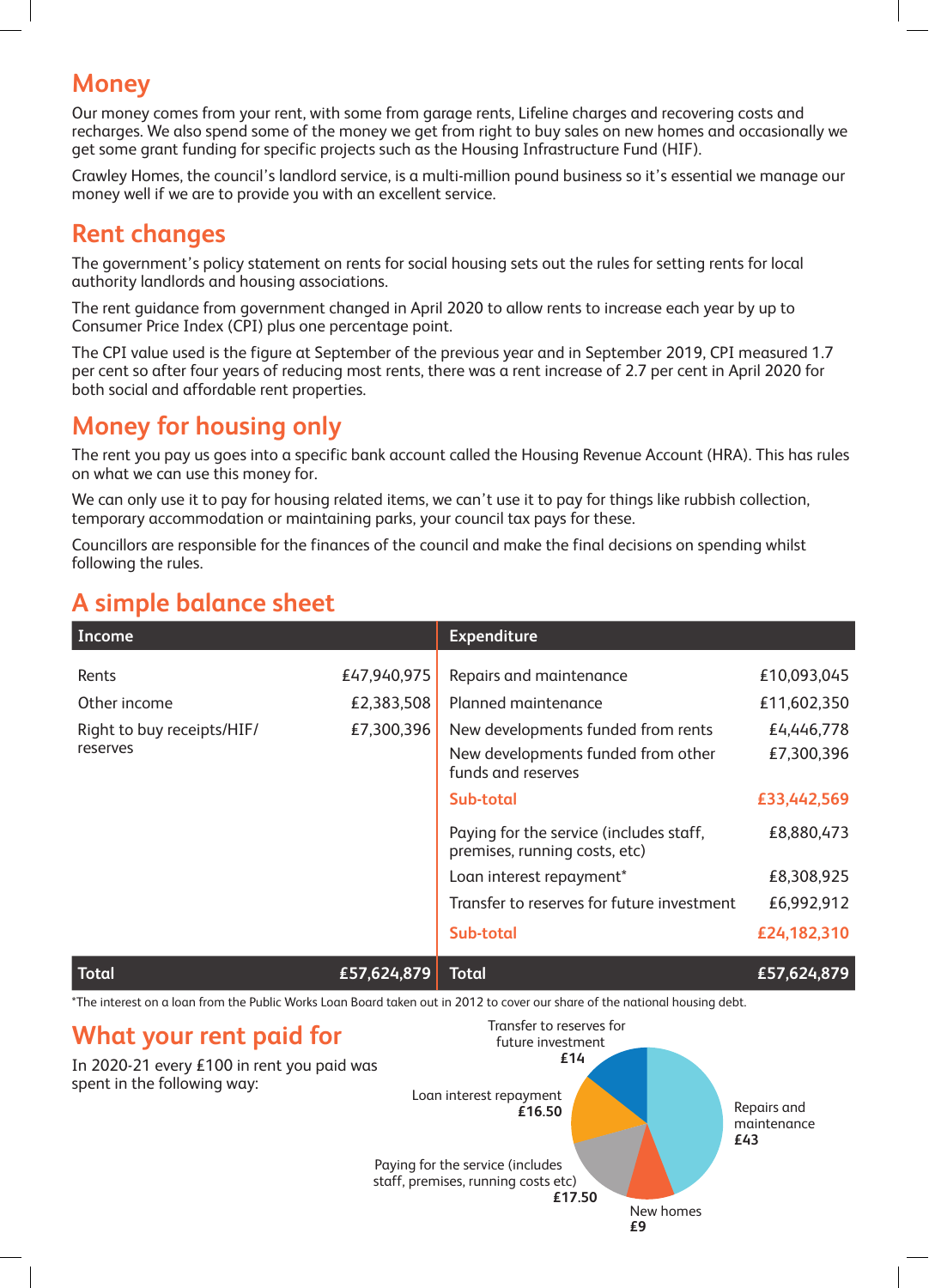## **Crawley Homes**

A few numbers to give you an overview of Crawley Homes during 2020-21.



During the last year the Covid-19 pandemic created many challenges for the whole of Crawley Homes.

The Town Hall closed to the public and like many others across the country we worked from home, with our kitchen tables becoming our desks.

Where our services involved work we could not do from home or meant visiting you at home, extra precautions were put in place or we changed the way we did things.

## **Next year, new year**

We are looking forward to a whole range of exciting new opportunities next year, allowing us to continue to improve our service to you.

#### **New Head of Service**

Recruitment for a new Head of Crawley Homes will take place during the year, with interviews in September.

#### **New Town Hall**

During next year we'll be preparing to move into our new home. We're not going far; the new Town Hall is next door to where we are now.

It's expected to be ready in the spring, but we don't have a moving in date yet.

#### **New computer system**

Our existing housing computer system is over 20 years old and showing signs of age. We've been making do and are looking forward to a brand new housing database and management system. For us it will be easier to use with information all in one place, for you it will mean we can be more efficient and there will be the option for you to see your rent account and access other housing services online.

#### **New ways of working**

We've already mentioned working from home during the pandemic and the introduction of more digital ways of working. As we move forward we'll blend working from home with working in the office. We'll continue to have virtual meetings as well as face-to-face ones and we'll look for digital ways that could make things quicker and easier for you. You can still contact us by phone or email and this won't affect our service to you.

#### **New apprentices**

Next year our maintenance contractors Liberty, Mears and Wates will recruit 12 apprentices, providing them with the first steps on the career ladder.

In addition we will also recruit a Housing Apprentice and an Apprentice Building Surveyor.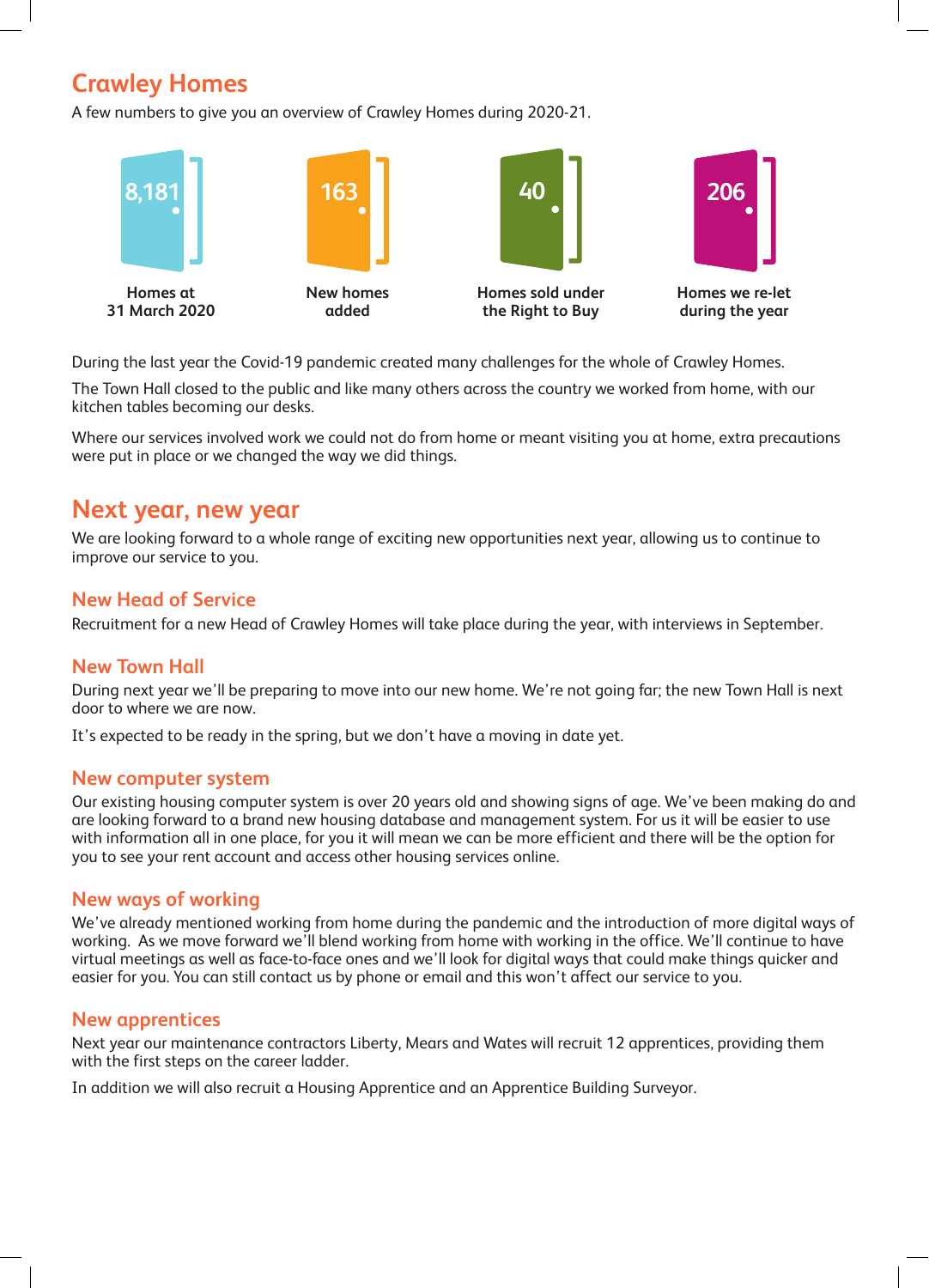## **Repairs and maintenance**

The Covid-19 pandemic created even more challenges than usual for Crawley Repairs Team.

Keeping everyone safe meant social distancing, masks, hand sanitiser and greater cleanliness for any operative visiting your home.

Only emergency repairs and repairs that constituted essential works were carried out in your home during lockdown periods as we followed government guidelines.

As some suppliers and manufacturers closed, when we came out of lockdown, we found shortages in some of our supply chains; fencing supplies and plaster were just a couple of things we had trouble getting.

Staff numbers fluctuated as people became ill or had to self-isolate. Some booked appointments had to be rescheduled at short notice and we can only thank you for your patience if this happened to you.

All in all a difficult year and we are looking forward to 2022.

### **New contractors**

April 2020 saw the start of our new 10-year repairs contracts with Mears Group and Wates Living Space.

Preparations for the start of the new contract were disrupted and as Wates had to integrate their systems and staff with the way we work, their starting date was delayed until 1 July.



## **99.99% Compliancy**

## **Gas safety**

At 31 March 2021 only one gas safety check was outstanding, giving us a compliancy rate of 99.99 per cent.

Liberty Gas rose to the challenges during the year and with safety in your home a priority, gas safety checks continued. Engineers donned Personal Protective Equipment (PPE) to carry out the checks, took extra steps to protect you and rearranged appointments for those who were shielding.

## **The statistics**

These are for all day-to-day repairs including gas and compare our performance last year with the previous one.

The effects of the pandemic shows in our figures. The number of repairs are down and the length of time to complete repairs increased as we followed rules and restrictions. The number of calls went up as you tried to find out what was happening and we completed more repairs on our first visit.

|                                                   | 2019-20 | $2020 - 21$ |
|---------------------------------------------------|---------|-------------|
| Repairs completed, including gas<br>repairs       | 25,818  | 24,453      |
| Customer calls to the repair line                 | 50,596  | 51,031      |
| Percentage of appointments kept                   | 96.9%   | 94.19%      |
| No access                                         | 5.07%   | 4.78%       |
| Average time to complete a repair                 | 17 days | 22 days     |
| Average satisfaction with repairs<br>for the year | 88.8%   | 89.1%       |
| Fixed on the first visit                          | 78.21   | 86.33%      |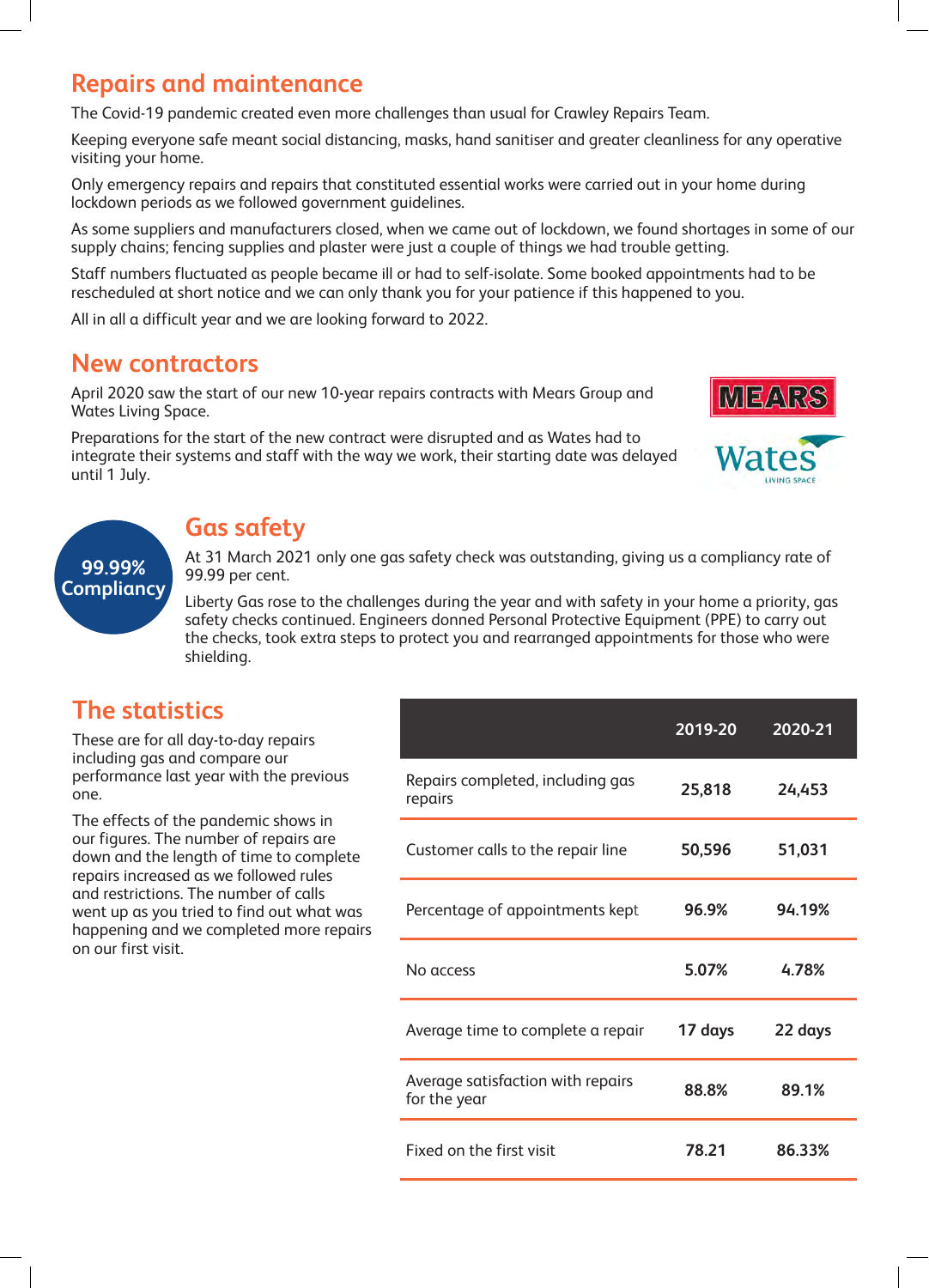## **Planned maintenance**

Day to day repairs are just part of what we do. Safety checks, for gas and electrics, fire safety, energy efficiency work, improvements, external decoration and replacement of elements in your home that have reached the end of their life are all part of our planned maintenance work.

In addition to all this we converted two small community rooms in sheltered housing into flats.

The plumber who came, was well protected for himself and for us. He was polite, kept us informed of what he was doing and why. He worked quickly and the work was fantastic. Mrs M ""

Social distancing observed, nice young man did the repair to my shower switch. Gave me a bit of advice re: switching on and off, and asked if I was managing ok during lockdown. Ms A ""

Friendly fella turned up, no messing about, he got on with the job and sorted it quickly and with no fuss. Top lad. Mr W 66 p<br>29

"Very polite lady, nice clean job, perfect. Please tell her."

The engineer arrived in good time. He was smart and wore an ID badge. He discussed Covid guidelines and wore a mask/shoe protectors/gloves. He completed the gas service with a professional manner. He sanitised all surfaces and the end of the work. Very happy with the visit. Ms M ,<br>,,

## **Looking forward**

#### **NetZero Collective**

"

"

**Last year** 

**1,507**



**198**

**Disabled** 



**Insulation installed**



**adaptations** (recommended by Occupational Therapy)

## **Getting it right**

We know repairs are important to you and they are the reason why most of you contact us. So, we make every effort to provide you with an excellent service, but sometimes things don't go quite to plan.



Last year we received 177 complaints about the repairs and maintenance service. This was two thirds of the complaints Crawley Homes received.

Missed appointments, delays and poor communication with both tenants and within the team were the main reasons for complaints.

In many cases if we had just got in touch when we knew there might be a problem, tenants would have been quite happy.

"Miss X says a repair was booked in for the morning and nobody turned up and upon calling the office she was advised that it had been rearranged".

From these complaints we have learnt it is very important to keep you at the forefront of our minds and ensure we respect the appointment times made and if for any reason we do need to reschedule we let you know in good time.

It's not all doom and gloom though. We get many compliments each week for the service and our operatives and we make sure we tell them too.

We have joined NetZero Collective to help us look at how we can lower energy bills and provide warm, well ventilated homes whilst working towards cutting our carbon emissions to net zero by 2050.

"<br>"

Last year we recruited 10 tenants with homes that represent the different types of construction across the town. We surveyed the properties and collected energy usage data. Using this information we'll develop an individual Decarbonise Action Plan for each one.

Each plan suggests alternatives or additional items that could be fitted to homes. These include photovoltaic (solar) panels, battery storage, air source heat pumps, upgraded radiators and loft insulation.

Designs for the retrofitting will be based on the plan and we anticipate we should start work on the first homes in autumn 2021.

#### **Zero tolerance**

Keeping communal areas clear is an essential part of our fire safety policies and we'll be employing a Sterile Areas Officer to educate residents and to manage a zero tolerance approach to items found in communal areas.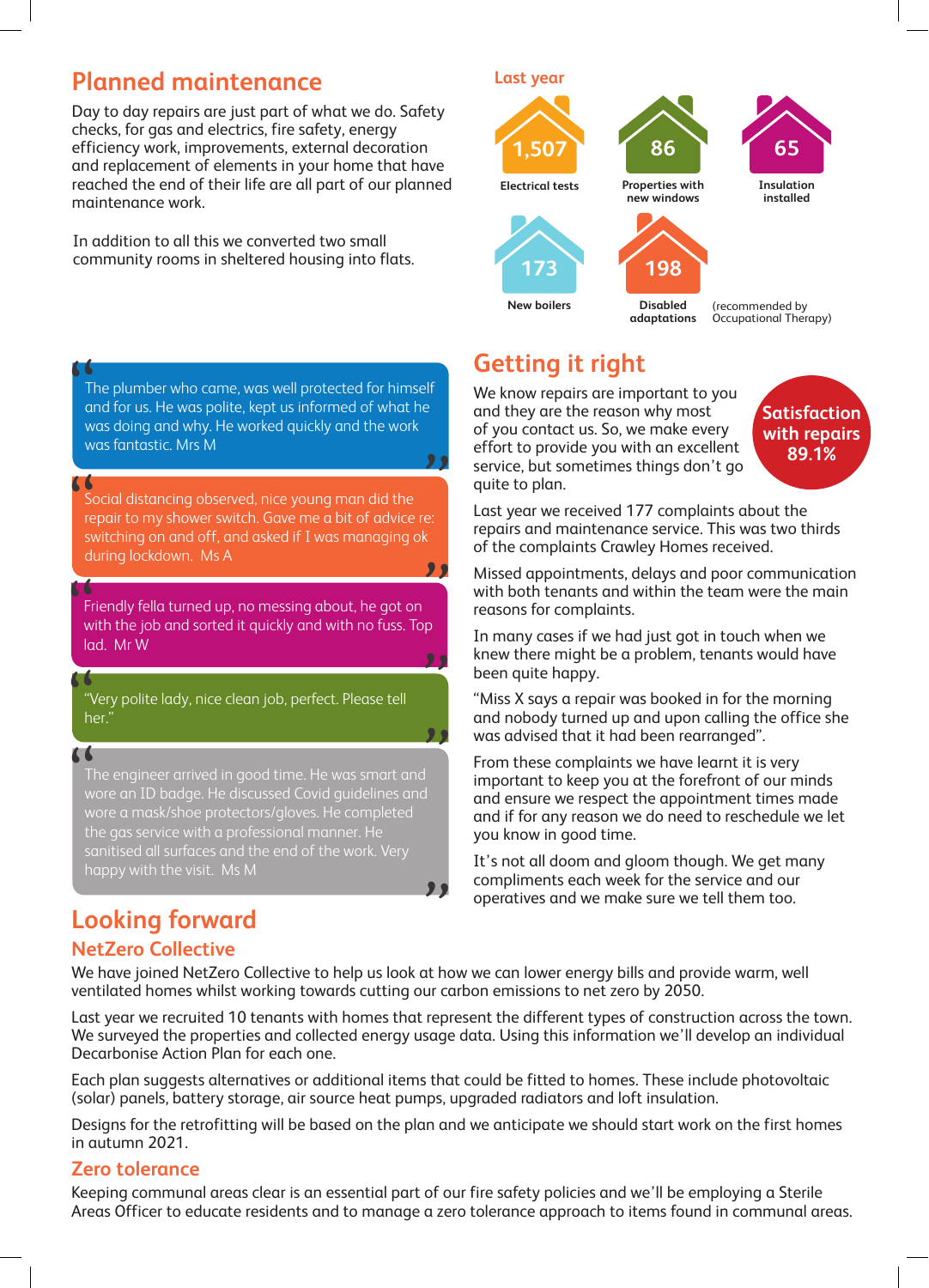## **Your tenancy**

#### **Here to help you**

Lockdowns created financial pressures for many of you, some had to claim benefits for the first time in their life. Our Housing Officers were there to help you through the process.

As lockdown three started in January, Milton Mount, our largest block of flats, was evacuated due to a major gas leak. Residents were placed in temporary accommodation across the town and our housing officers were there, along with the Repairs Team and other council officers, to help Southern Gas Networks gain access and to help move everyone back in when the emergency ended.

#### **Thank you**

Your compliments go to show how much you appreciate what we do.

I would like to thank you for all your efforts and outcomes relating to my daughter. Thanks to your help she is a different girl. Your sympathetic approach to her situation and current actions do you and Crawley Council credit. ".<br>,,

Throughout the pandemic you have been very helpful and helped me deal with my financial issues with kindness. ""<br>"

She was so nice and human and sympathetic, said just pay what you can and gave me the number for Housing Benefit as it may be worth a try. It put my mind at rest as she was so helpful. "

.<br>ول

#### **Success stories**

Our money advisors have also been busy helping some of you to claim all the benefits you are entitled to. Their help has led to some great success stories.

Hard work and determination helped a family to get a huge Housing Benefit overpayment of over £30,000 reduced to less than £500. Helping them to gather all the paperwork for the appeal and sorting out their complicated benefit situation, led to this life-changing result.

A referral to the team as the tenant couldn't afford to heat her home, led to an extra £550 per month for her. Helping to make an appeal against the decision not to award her Personal Independence Payment (PIP) and getting it backdated for a year will make a huge difference and a warm home.

#### **Rents**



#### **Rent arrears**

The amount of money owed by tenants for their rent at the end of March is less than it was a year ago. This is amazing news as many other social housing landlords are saying their arrears have increased significantly.

NB The rents used to calculate these averages do not include any service charges.

#### **Evictions**

During the last year no tenants were evicted.

The government brought in legislation and guidance which meant we could not evict tenants except for more serious cases including anti-social behaviour. In June 2021 the council agreed to continue these protections for all Crawley Homes' tenants until 31 May 2022.

#### **Making payments**

With the Town Hall closed and only open for appointments outside of lockdowns, many of you had to find alternative ways to pay your rent and you rose to the challenge.

#### **Recurring card payments**

We introduced an alternative way to make regular payments for your rent. The payment dates of Direct Debits didn't suit everyone so we can now offer you recurring card payments.

Regular payments from a debit card that can be weekly, fortnightly, monthly or four weekly. You can pay your rent on any day of the month, which works well if you are claiming Universal Credit or are paid four weekly.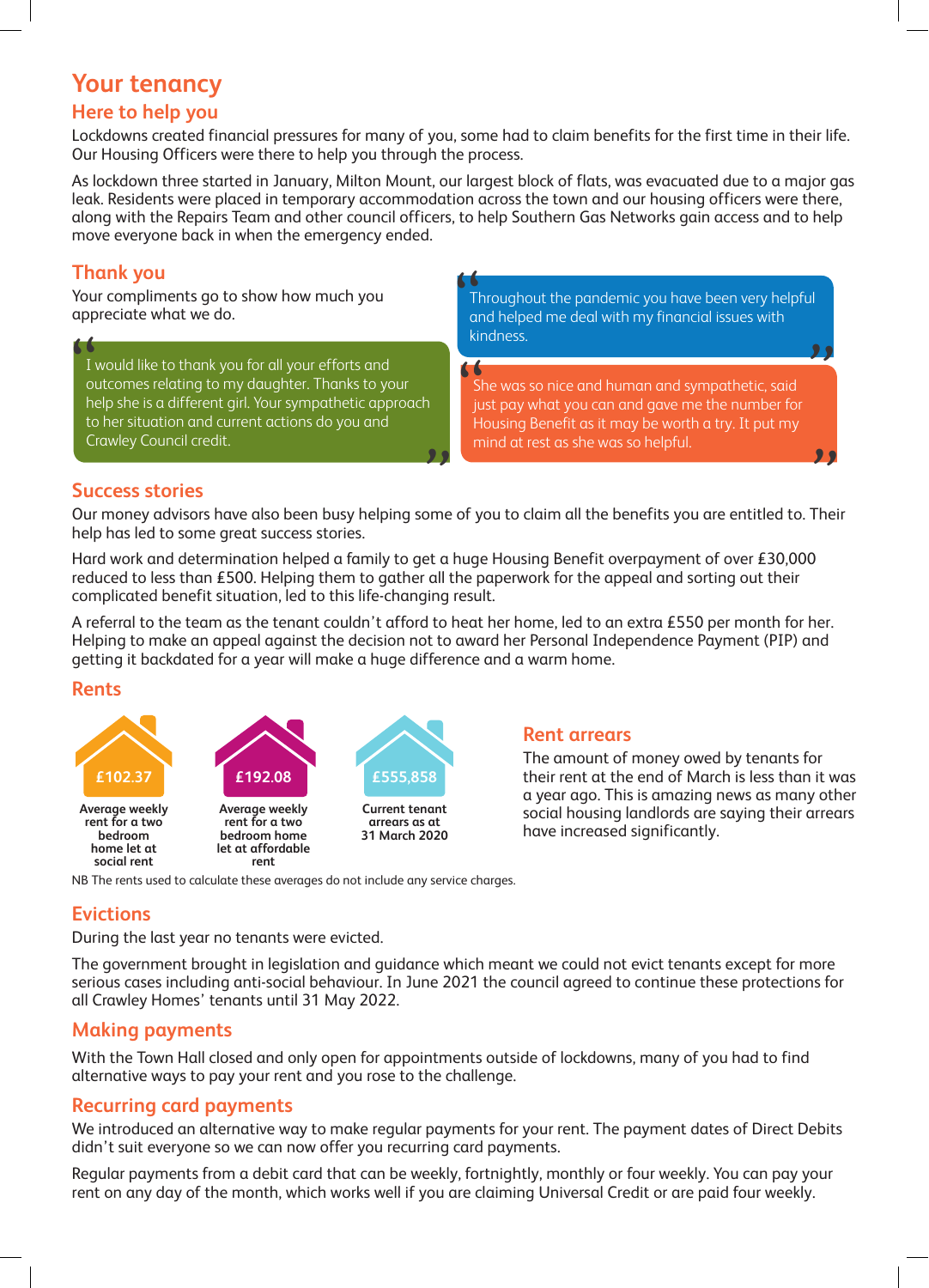#### **No cheques**

When the council made the decision to no longer accept cheques we helped tenants find other ways to pay their rent.

#### **New tenants**

It's not all about rent for our Housing Officers. By processing mutual exchange applications, they helped 105 tenants move home last year.

They carried out 'socially distanced' viewings with 474 tenants and dealt with many other tenancy enquiries, including messy gardens and estate management.

#### **Empty homes**

The Covid-19 pandemic, with its guidance and lockdowns, affected how quickly we could get empty homes ready and re-let.

Returning keys, complying with social distancing, and fewer staff were just of few of the difficulties. In June 2020 it was taking up to 80 days to get them let, but through sheer hard work by March 2021 this was down to 41 days.

#### **Getting it right**

The Housing Management Team received 39 formal complaints last year; of these nine were justified and eight were partially justified. We have put things right where we can.

From these we have learnt:

- Good internal communication and working together across the organisation to meet customer needs is vital
- Staff need to follow procedures so you get the agreed service
- Communicating wth residents and keeping them informed at all stages of a process is important.

## **Involving you**

Involving residents in our service takes many different forms, from surveys and one-off consultation meetings to our scrutiny panel.

All of this provides us with valuable information about how we are doing.

#### **Thank you**

Thanks to Ann, Gloria and Darren for their help in pulling this report together.

#### **TLAP**

Face-to-face meetings with our scrutiny panel, the Tenant and Leaseholder Action Panel (TLAP), were put on hold and we explored the use of digital meetings. A tentative start slowly developed but we are looking forward to getting together in the future. Those without a digital device could join these meetings by phone.

Topics covered and discussed by the panel included the Tenants' Annual Report, the council's proposed budget cuts, housing services in lockdown and the Housing White Paper.

Some members of TLAP attended a Mears national customer forum, digital of course, and found it really useful, hearing from other tenants across the country.

## **Going forward**

#### **Digital exclusion**

We'll be running a small pilot project in sheltered housing to find out what, if anything, stops older residents from getting online. For many people keeping in touch digitally was one positive thing that came out of the pandemic.

#### **White Paper**

Published by the government on 17 November 2020, its full title is The Charter for Social Housing Residents: Social Housing White Paper.

Its proposals include a charter for social housing tenants setting out what they should expect from their landlord, with emphasis on safety, performance and resident engagement.

This is an exciting opportunity for us to review our resident involvement in the next couple of years and we'll be developing a new strategy next year. If you'd like to help us improve our services to you, please contact Terry on 01293 438434 to register your interest.

#### **Satisfaction survey**

Next year we intend to run our Tenants' Satisfaction Survey. Going digital, we propose to do this mostly online with links sent by email; some of you may also receive a paper copy. We'll be sending this to about a third of our tenants, so if you get one please fill it in. If you live in sheltered housing we intend to send you a separate survey.



## *The Annual Report – what did you think?*

We want to collect some feedback on our Annual Report. To do this we will be running a digital MS Teams meeting. This will be on Wednesday 3 November between 12 noon and 1.30pm.

Want to take part? Email **tenantparticipation@crawley.gov.uk** and we'll send you a link. If you'd like to take part but can't do digital – we can connect you by phone. Call us on **01293 438257** and we can explain how.